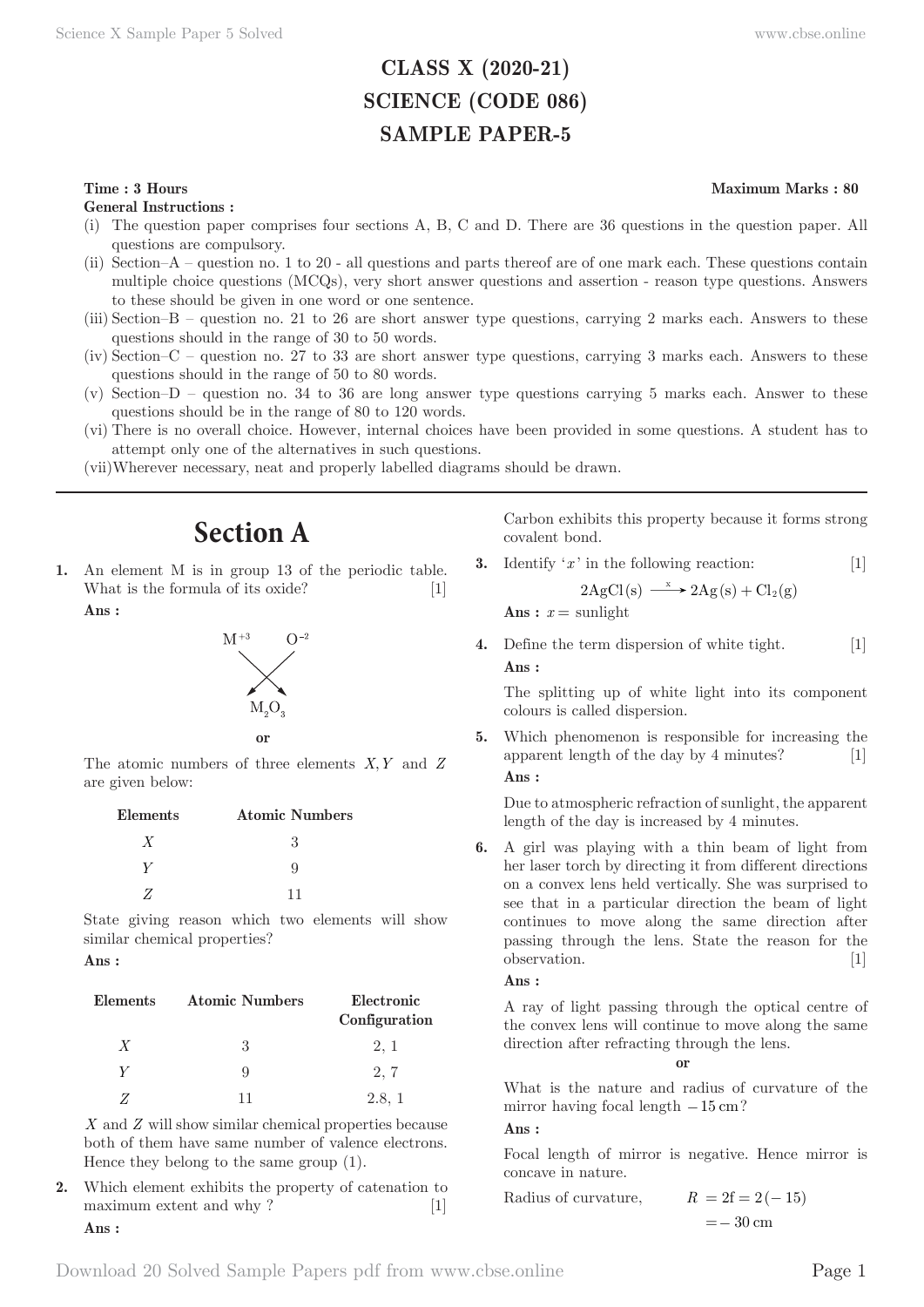**7.** In the device shown in figure, there is a rectangular coil *ABCD* of insulted copper wire. The ends of the coil are connected to the two halves of a split ring. [1]



What is the role of split ring in the given device?

#### **Ans :**

The split ring acts as a commutator in the given device, i.e., it reverses the direction of current through the circuit after every half-cycle.

**8.** Draw the magnetic field lines around a bar magnet. [1] **Ans :** 



**9.** What happens to resistance of a conductor when its area of cross-section is increased? [1]

### **Ans :**

We know that,  $R \propto \frac{1}{A}$  i.e., on increasing the area of cross-section of a conductor, the resistance decreases. **or**

Heating element of electrical heating devices is made up of an alloy rather than a pure metal. Give two reasons.

#### **Ans :**

Alloys are used for making elements of electrical heating devices because to the following reasons:

- (a) They have a higher resistivity as compared to pure metals.
- (b) They do not burn in oxygen, i.e., they do not oxidise readily at high temperatures.
- **10.** Which enzyme present in saliva breaks down starch?[1] **Ans :**

The saliva contains an enzyme called salivary amylase that breaks down starch.

**11.** Name the tissue which transports soluble products of photosynthesis in a plant. [1] **Ans :** 

Phloem transports soluble products of photosynthesis

What will happen to a plant if its xylem is removed? **Ans :** 

**or**

If xylem is removed from the plant, the water and mineral supply to the plant will stop and therefore, the plant will die.

**12.** Which class of chemicals is linked to the decrease in the amount of ozone in the upper atmosphere of the earth? [1]

**Ans :** 

in a plant.

The chemical compound, chlorofluorocarbon is mainly responsible for decrease of ozone in the upper atmosphere.

**or**

The first trophic level in a food chain is always a green plant. Why?

**Ans :** 

Only green plants can manufacture their own food from sunlight: Hence, green plants always acquire the first trophic level in a food chain.

**13.** Write the full form of DNA. [1] **Ans :** 

The full form of DNA is Deoxyribonucleic Acid.

**For question numbers 14, 15 and 16, two statements are given-one labelled Assertion (A) and the other labelled Reason (R). Select the correct answer to these questions from the codes (a), (b), (c) and (d) as given below :**

- (a) Both A and R are true and R is correct explanation of the assertion.
- (b) Both A and R are true but R is not the correct explanation of the assertion.
- (c) A is true but R is false.
- (d) A is false but R is true.
- **14. Assertion :** Covalent compounds have generally low melting and boiling points. [1] **Reason :** Covalent compounds are soluble in water. Ans : (c) A is true but R is false.
- **15. Assertion :** The enzymes released by micro-organisms help in breaking down biodegradable wastes. **Reason :** Biodegradable wastes are generally inorganic wastes.  $[1]$

Ans : (a) A is true but R is false.

**16. Assertion :** The embryo gets nutrition from the mother's blood with the help of a special tissue called placenta.

**Reason :** Placenta transfers glucose and oxygen from the mother to the embryo. [1]

Ans : (b) Both A and R are true but R is not the correct explanation of the assertion.

**or**

**Assertion :** Fertilisation cannot take place in flowers if pollination does not occur.

**Reason :** Fertilisation requires both male and female gametes in a flower.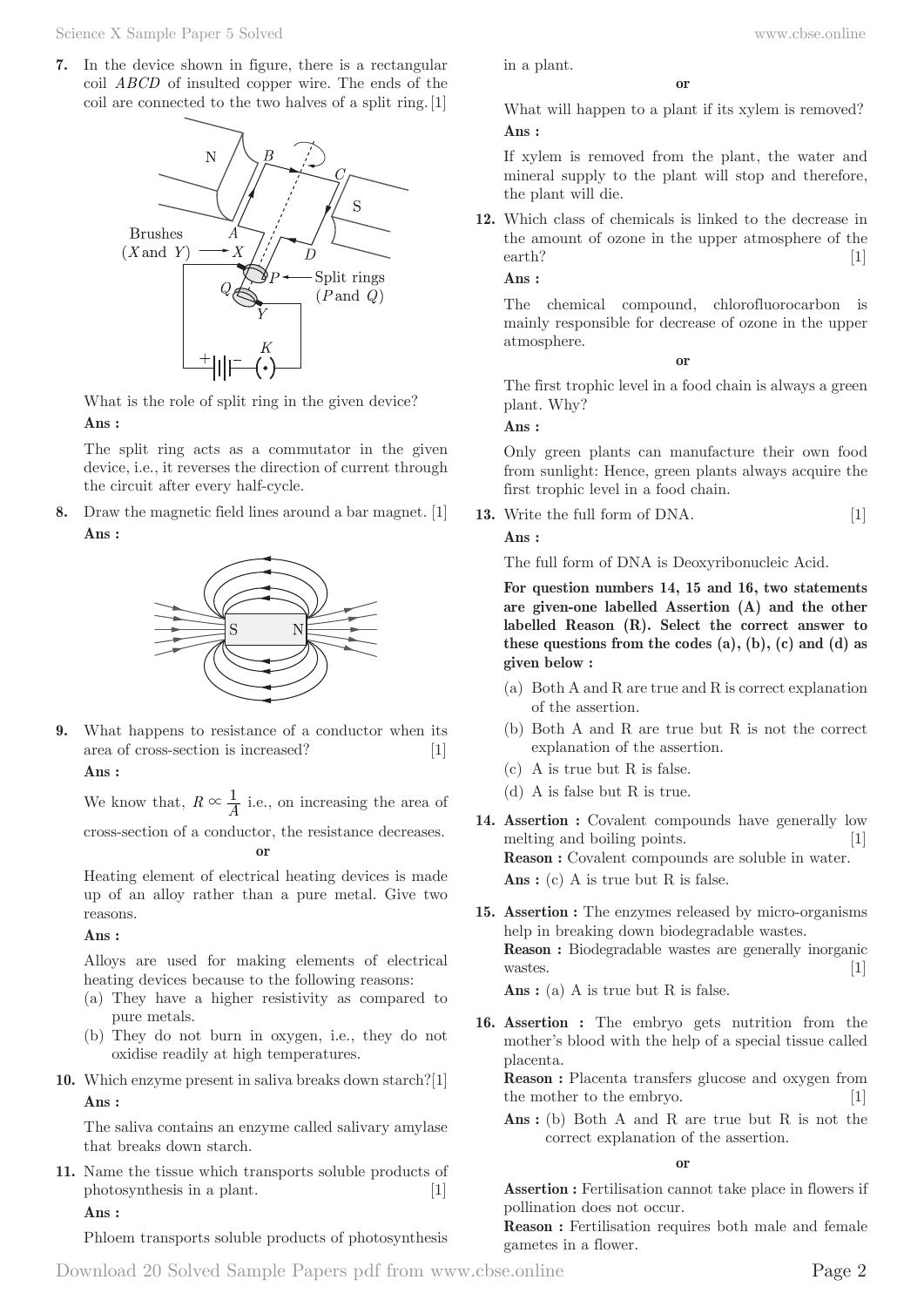Ans : (a) Both A and R are true and R is correct explanation of the assertion.

### **17. Read the following and answer any four question 17.1 to 17.5. 1**  $\times$  **4**

Sexually Transmitted Diseases (STDs) or Sexually Transmitted Infections (STIs) are caused by bacteria, viruses or parasites that are transmitted through unprotected sex and skin to skin genital contact. Bacterial infections include gonorrhoea, syphilis and Lyphogranuloma Venerum (LGV) whereas viral infections include warts, genital herpes and HIV-AIDS. STIs are an important public health problem in India. ICMR estimates the occurrence of about 30- 35 million new infections in the country every year, almost half of them among adolescents and young people.

Birth control methods such as oral contraceptives or IUDs do not prevent STD transmission, however, correct and consistent use of male condom is highly effective in reducing STD transmission.

**17.1** Which of the following is not a sexually transmitted disease?

(a) gonorrhoea (b) hepatitis (c) syphilis (d) AIDS

**Ans :** (b) hepatitis

**17.2** The sexually transmitted disease which is caused by bacteria is:

| (a) diarrhoea  | (b) AIDS           |
|----------------|--------------------|
| (c) gonorrhoea | (d) genital herpes |

**Ans :** (c) gonorrhoea

- **17.3** Which of the following method of contraception protects a person from acquiring a STD?
- (a) oral pills (b) copper-T
- (c) surgery (d) condom

**Ans :** (d) condom

**17.4** Study the table below and select the row that has the incorrect Information.

|     | <b>Disease</b> | Cause           |
|-----|----------------|-----------------|
| (a) | $_{\rm LGV}$   | <b>Bacteria</b> |
| (b) | Genital Herpes | Virus           |
| (c  | Syphilis       | Virus           |
|     | Gonorrhoea     | <b>Bacteria</b> |

**Ans :** (c) Syphilis-Virus

**17.5** STIs are most common in which age group?

- (a) people 60 and older
- (b) people aged 40 to 50
- (c) adolescents and young people upto age 25.
- (d) none of these

Ans : (c) adolescents and young people upto age 25.

**18. Read the following and answer any four questions from 18.1 to 18.5. 1**  $\times$  **4** 

In the year 1817, a German chemist, arranged certain elements with similar properties (both physical and chemical) in groups of three. The basis of the arrangement was the atomic masses of the elements.

In a particular group, the elements (e.g.,  $A, B, C$ ) with atomic masses 7, 23 and 39 respectively were arranged in order of increasing atomic masses and the atomic mass of the middle element (B) was almost the mean or the average of the atomic masses of the first and third elements i.e., *A* and *C* .

- **18.1** Which of the following scientist had proposed such a classification of elements?
- (a) Henry Mosely (b) Dmitri Mendeleev
- (c) John Newlands (d) Johann Dobereiner

**Ans :** (d) Johann Dobereiner

**18.2** What could be the elements *A B*, and *C* ?

- (a) Calcium, Strontium and Barium
- (b) Lithium, Sodium and Potassium
- (c) Lithium, Sodium and Calcium
- (d) Nitrogen, Calcium and Iodine

**Ans :** (b) Lithium, Sodium and Potassium

- **18.3** The three imaginary elements *X Y*, and *Z* represent elements according to the given law. If the atomic mass of element *X* is 14 and that of *Y* is 46, then the atomic mass of element *Z* will be:
- (a) 78 (b) 32
- (c) 18 (d) 60

**Ans :** (a) 78

- **18.4** What is the limitation of law discussed in the given paragraph?
- (a) This law could not explain the position of isotopes
- (b) This law proved to be true for elements only up to calcium.
- (c) This law could define a total of 9 elements only
- (d) This law could not define the position of hydrogen
- Ans : (c) This law could define a total of 9 elements only

**18.5** Out of *A B*, and *C* which element(s) catches fire in air?

| (a) $A$ and $B$ | (b) $B$ Only    |
|-----------------|-----------------|
| (c) $C$ only    | (d) $B$ and $C$ |

**Ans :** (d) *B* and *C*

#### **19. Read the following and answer any four questions from 19.1 to 19.5. 1**  $\times$  **4**

A student of class X wanted to understand the phenomenon of refraction of light through a glass slab. For this, he fix a sheet of white paper on a drawing board using drawing pins and place a rectangular glass slab over the sheet in the middle. Now, he draw the outline of slab with a pencil.

Using two pins, such that line joining the pins is inclined to edge of slab he look for images through the opposite edge such that images of pins also lie on a straight line and obtained the following ray diagrams as shown below: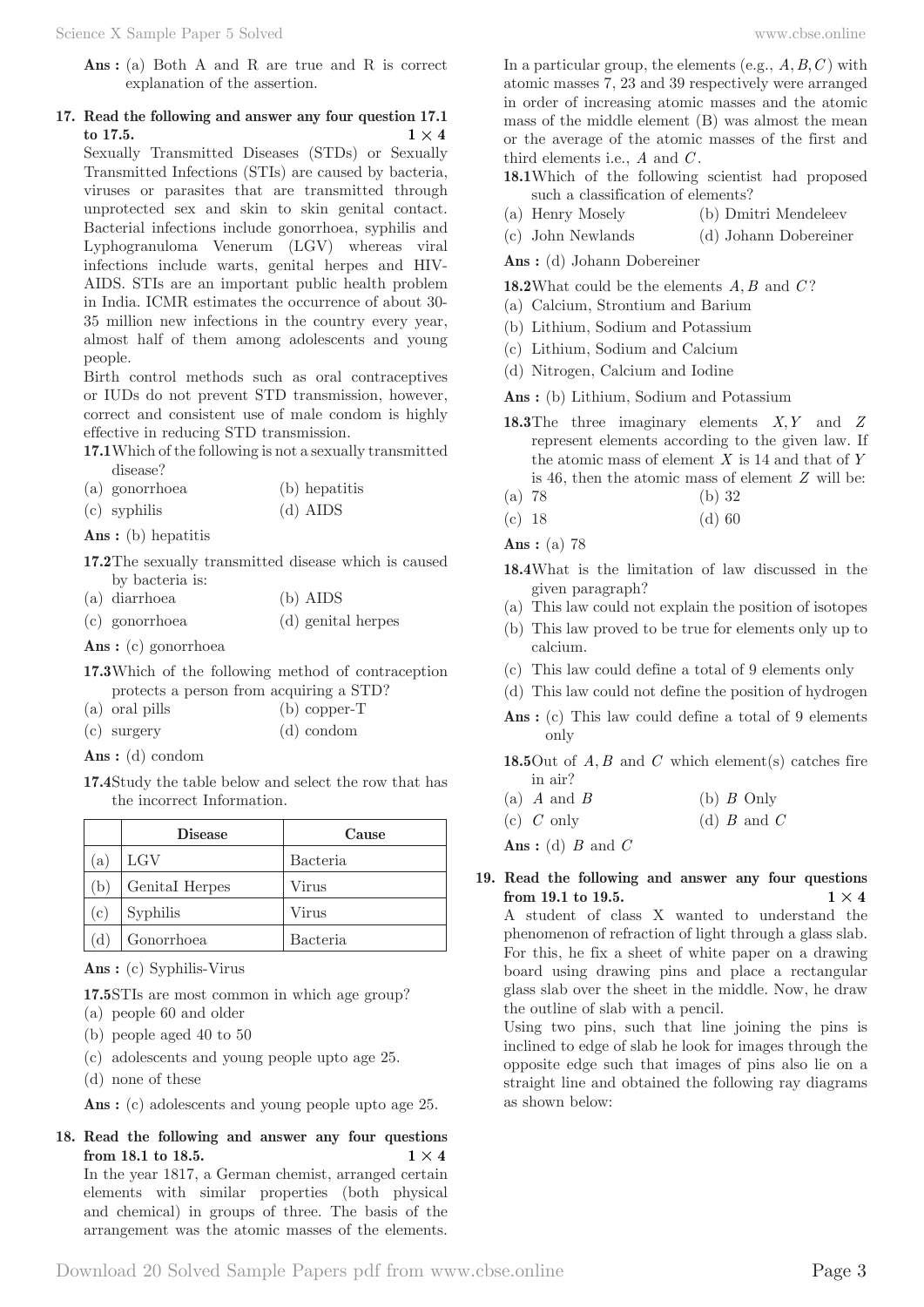

**19.1** What is the focal length of a glass slab?

- (a) Zero (b) One
- (c) Vary from zero to one (d) Infinite

**Ans :** (d) Infinite

- **19.2** In fig. *B* , the refractive index of medium *B* relative to *A* will be:
- (a) greater than unity (b) equal to unity
- (c) zero (d) less than unity
- **Ans :** (a) greater than unity
- **19.3** Refer to fig. *A*, find the refractive index of medium *B* relative to medium *A* is:

(a) 
$$
\frac{2}{\sqrt{6}}
$$
 (b)  $\frac{\sqrt{2}}{\sqrt{3}}$ 

(c) 
$$
\frac{\sqrt{3}}{\sqrt{2}}
$$
 (d)  $\frac{\sqrt{6}}{2}$ 

**Ans** : (c)  $\frac{\sqrt{3}}{\sqrt{2}}$ 

We know that,

$$
n = \frac{\sin i}{\sin r} = \frac{\sin 60^{\circ}}{\sin 45^{\circ}} = \frac{\sqrt{3}/2}{1/\sqrt{2}} = \frac{\sqrt{3}}{\sqrt{2}}
$$

**19.4** In one case, the student observes that no refraction of light occurs when ray of light passes from medium *A* to medium *B* . In this case, the angle made by the ray of tight at boundary of medium *B* is:

| (a) $0^{\circ}$ | (b) $90^\circ$ |
|-----------------|----------------|
|-----------------|----------------|

(c)  $45^{\circ}$  (d)  $60^{\circ}$ 

```
Ans: (b) 90^\circ
```
**19.5** You are given alcohol, mustard oil, glycerine and kerosene. In which of these media a ray of light incident obliquely at same angle would bend the most?

(a) mustard oil (b) glycerine

(c) kerosene (d) alcohol

**Ans :** (b) glycerine

**20. Read the following and answer any four questions from 20.1 to 20.5. 1**  $\times$  **4** 

The magnetic field lines around a straight conductor (straight wire) carrying current are concentric circles whose centres lie on the wire. It has been shown by experiments that the magnitude of magnetic field produced by a straight current carrying wire at a given point is: (i) directly proportional to the current passing in the wire, and (ii) inversely proportional to the distance of that point from the wire.

The magnetic field lines are circular near the current carrying circular loop. As we move away, the concentric circles representing magnetic field lines become bigger and bigger and at the centre the magnetic field lines are straight.

- **20.1** The direction of magnetic field developed around a current-carrying conductor can be easily found by the use of:
- (a) Fleming's left-hand rule
- (b) Left-hand thumb rule
- (c) Right-hand thumb rule
- (d) Fleming's right hand rule

**Ans :** (c) Right-hand thumb rule

**20.2** The diagram given below represents magnetic field caused by a current-carrying conductor which is:



- 
- (a) a solenoid (b) a long straight wire
- (c) a circular coil (d) a short straight wire
- 
- **Ans :** (c) a circular coil
- **20.3** The strength of magnetic field due to a straight conductor depends on the:
- (a) nature of conductor
- (b) current passing through the wire
- (c) direction of current
- (d) all of above

Ans : (b) current passing through the wire

- **20.4** Which of the following correctly describes the magnetic field near a long straight wire?
- (a) The field consists of straight Lines perpendicular to the wire
- (b) The field consists of straight lines parallel to the wire
- (c) The field consists of radial Lines originating from the wire
- (d) The field consists of concentric circles centred on the wire
- Ans : (d) The field consists of concentric circles centred on the wire
- **20.5** The strength of magnetic field inside a long current carrying straight solenoid is:
- (a) same at all points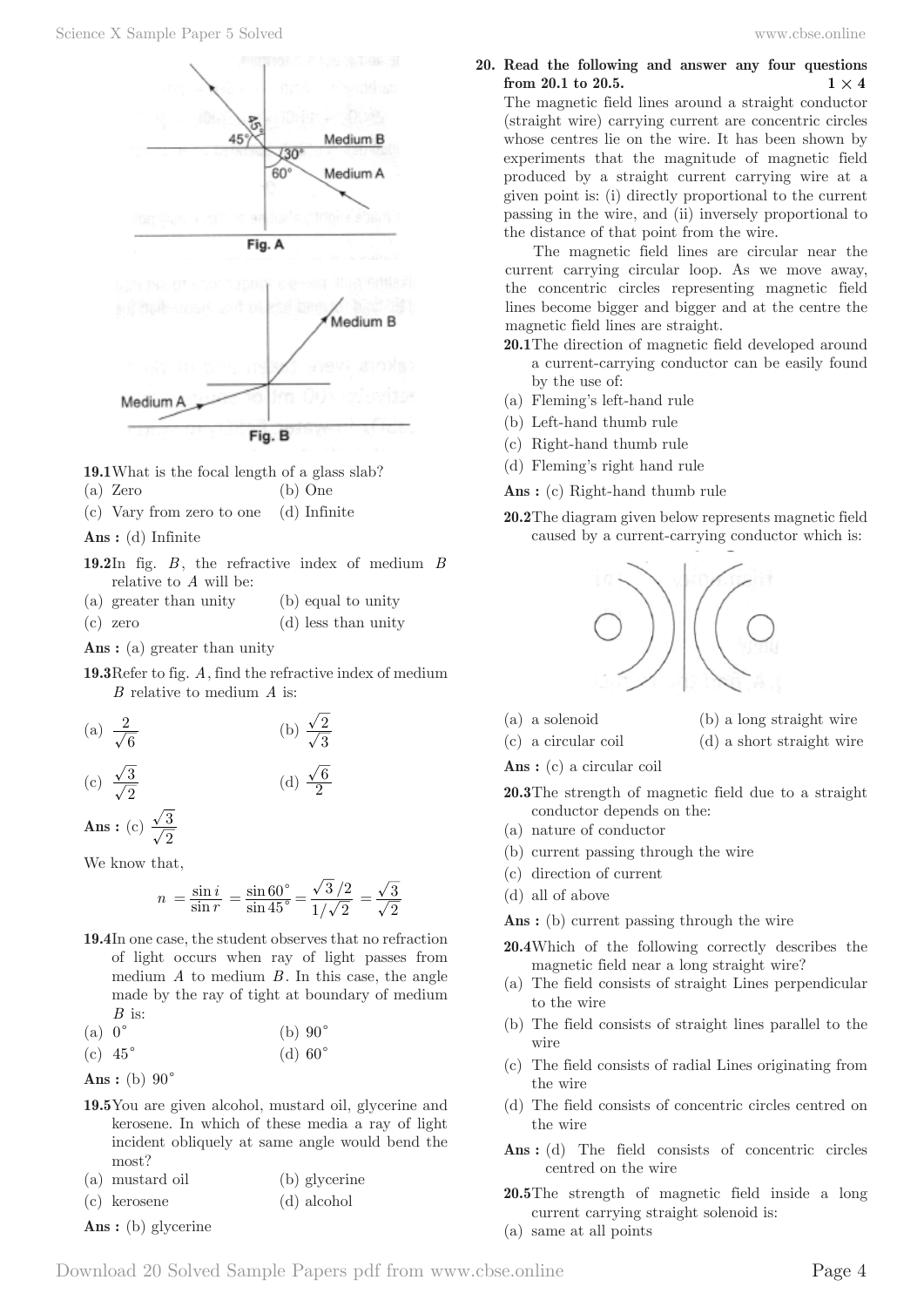Science X Sample Paper 5 Solved www.cbse.online

- (b) minimum in the middle
- (c) found to increase from one end to the other
- (d) more at the ends than at the centre.

Ans : (a) same at all points

# **Section B**

- **21.** (i) What is meant by heredity? [2] (ii) How many types of genes are there? Name them. **Ans :** 
	- (i) The transmission of characters or traits from the parents to their offspring's is called heredity.
	- (ii) There are two types of genes namely dominant genes and recessive genes.

**or**

Why did Mendel choose garden pea for his experiments? **Ans :** 

Mendel selected pea plant (Pisum sativum) because:

- (i) These plant are easily available.
- (ii) They have contrasting characters. The traits were seed's colour, pod's shape, flower's shape, position of flower, seed's shape and plant's height.
- (iii) They are self-pollinating.
- (iv) These plants are easier to maintain.
- **22.** List two distinguishing features between sexual and asexual types of reproduction in tabular form. [2] **Ans :**

Difference between sexual and asexual reproduction:

|    | Basis of<br><b>Difference</b> | Sexual<br>Reproduction                                     | Asexual<br>Reproduction                                      |
|----|-------------------------------|------------------------------------------------------------|--------------------------------------------------------------|
|    | Number<br>οf<br>parents       | Sexual reproduction<br>involves<br>two<br>individuals.     | Asexual reproduction<br>requires only<br>one<br>individual.  |
| 2. | Reproductive<br>organs        | Special organs for<br>reproduction<br>are<br>not required. | for<br>Special<br>organs<br>reproduction<br>are<br>required. |

- **23.** (i) What happens when an acid reacts with a metal carbonate? Give chemical equation involved.
	- (ii) Which gas is usually liberated when an acid reacts with a metal. [2]

#### **Ans :**

(i) When an acid reacts with a metal carbonate, a salt, carbon dioxide and water are formed. Metal carbonate + Acid  $\longrightarrow$  Salt + Water

+ Carbon dioxide

e.g.  $ZnCO_3 + 2HCl \longrightarrow ZnCl_2 + H_2O + CO_2$ 

(ii) Hydrogen gas is usually liberated when an acid reacts with a metal.

**or**

A milkman adds a very small amount of baking soda to fresh milk.

- (i) Why does he shift the pH of the fresh milk from 6 to slightly alkaline?
- (ii) Why does this milk take a long time to set as curd?

**Ans :** 

- (i) Milk is made slightly alkaline so that it may not get sour easily.
- (ii) The alkaline milk takes a longer time to set into curd because the lactic acid formed has to first neutralise the alkali present in it.
- **24.** Four beakers were taken and marked A, B, C and D respectively 200 ml of solution of  $\text{Al}_2(\text{SO}_4)_{3}$  in water,  $CaSO<sub>4</sub>$  in water,  $FeSO<sub>4</sub>$  in water and  $CuSO<sub>4</sub>$  in water was filled in the beakers  $A, B, C$  and  $D$  respectively. Clean piece of metal zinc was placed in each solution and kept undisturbed for two hours. [2]



- (a) What colour change would you observe in beaker *D*?
- (b) Arrange the metals Zn, Al, Ca, Fe and Cu in the order of decreasing reactivity.

#### **Ans :**

- (a) In beaker *D*, zinc would displace copper from copper sulphate solution (blue) to form zinc sulphate which is colourless.
- (b)  $Ca > Al > Zn > Fe > Cu$  is the order of reactivity.
- **25.** A student performs an experiment in the lab to study image formation by different types of lenses. When a fork is seen through lenses *A* and *B* one by one, it appears as shown in the above figures.



- (a) What is the nature of lens *A*? Give reason for your answer.
- (b) What is the nature of lens *B*? Give reason for your answer. [2]

**Ans :** 

- (a) The nature of lens *A* is concave because such diminished image is observed when an object near a concave lens.
- (b) The nature of lens *B* is convex because such enlarged image is observed when an object is placed between the lens and focus of a convex lens.
- **26.** A circuit is shown in the diagram given below.



(i) Find the value of *R*.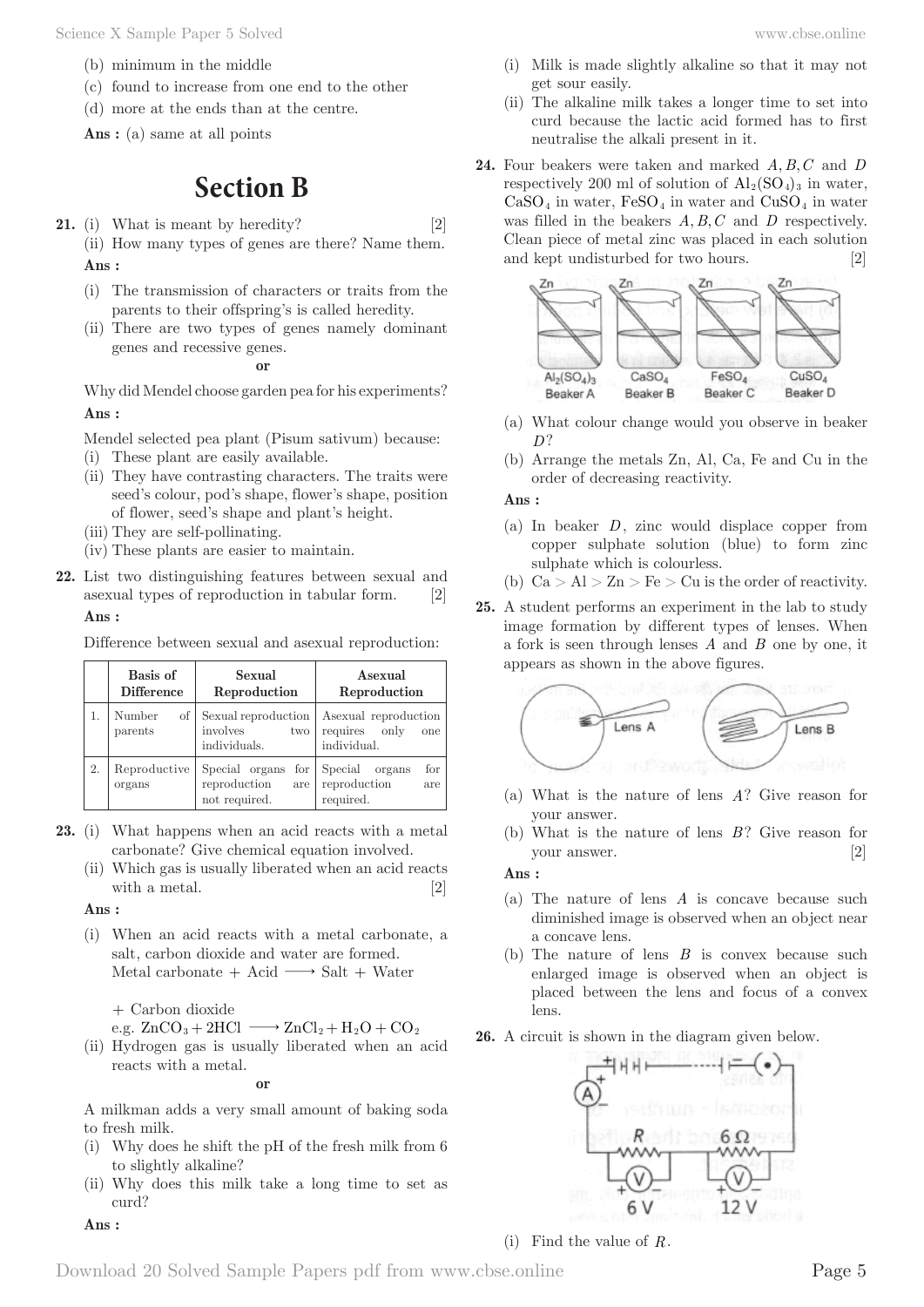(ii) Find the potential difference across to terminals of the battery. [2]

#### **Ans :**

(i) Potential difference,

*PD* across  $6 \Omega = 12 V$ Hence, current through  $6 \Omega$ ,

$$
I = \frac{V}{R} = \frac{12}{6} = 2 \text{ A}
$$

Since,  $R$  and  $6 \Omega$  are connected in series, therefore, the current through *R* will be 2 A. According to Ohm's law,

$$
R\ = \frac{V}{I} = \frac{6}{2} = 3\ \Omega
$$

(ii) Potential difference across the terminals of the battery,

$$
V = V_1 + V_2 = 6 + 12 = 18
$$
 V

# **Section C**

**27.** Complete the following flow chart as per the given [3]



**Ans :** 

|              | <b>Types</b> |     | <b>Functions</b>                                                                                   |
|--------------|--------------|-----|----------------------------------------------------------------------------------------------------|
| (a)          | Arteries     | (d) | Carry oxygenated blood<br>from heart to various<br>organs of the body.                             |
| $\mathbf{b}$ | Veins        | (e) | Carry deoxygenated blood<br>from various organs to<br>heart.                                       |
| (c)          | Capillaries  | (f) | Exchange of materials<br>between blood and<br>surrounding cells takes<br>place in the capillaries. |

**or**

What are the components of the transport system in human beings? What are the functions of these components?

#### **Ans :**

The main components of the transport system in the body of human are given as follows:

- (i) **Heart:** It acts as pump to transport oxygenated blood throughout the body. It receives deoxygenated blood from the various body parts and sends this impure blood to the lungs for oxygenation.
- (ii) **Blood:** It is a fluid connective tissue, which helps in transportation of oxygen, nutrients,  $CO<sub>2</sub>$  and

nitrogenous wastes.

- (iii) **Blood Vessels:** They (arteries, veins, and capillaries) carry blood either away from the heart to various organs or from various organs back to the heart.
- **28.** State in brief two ways in which non-biodegradable substances would affect the environment. List two methods of safe disposal of the non-biodegradable waste. [3]

**Ans :** 

The ways in which the environment gets affected by the non-biodegradable wastes are:

- (i) Accumulation of non-biodegradable waste may accumulate in the environment and concentrate in the food chain, thereby harming the organisms.
- (ii) Non-biodegradable substances may cause pollution in the soil and increase soil temperature. Two methods of safe disposal of non-biodegradable wastes are:
	- (a) **Recycling :** The wastes should be treated to extract some valuable materials for reuse.
	- (b) **Incineration :** Medical and toxic wastes should be burnt at high temperature in incinerators which transform the waste into ashes.
- **29.** 'The chromosomal number of the asexually producing parents and their offspring is the same.' Justify this statement. [3]

#### **Ans :**

In asexually reproducing organisms, only one parent is involved. The part of the body which develops into a new organism contains cells having the same number of chromosomes as any other cell in the body of the organism. This separated part develops and forms a new organism.

For example, human being somatic cells contain 46 chromosomes. When gametes are formed, they contain half the number i.e., 23 chromosomes but when gametes fuse to form the zygote, they maintain the 46 chromosomes.

In sexually reproducing organisms, the parents are diploid (2N) as each of them is having 2 complete sets of chromosomes. They form haploid (N) male and female gametes by the process of meiosis. The haploid gamete has one set of chromosomes since, these gametes fuse during fertilisation and restore the original number of chromosomes in the offspring.

**30.** (i) Study the following reaction between lead sulphide and hydrogen peroxide:

$$
PbS(s) + 4H_2O_2(aq) \longrightarrow PbSO_4(s) + 4H_2O(l)
$$

- (a) Which substance is oxidised?
- (b) Which substance is reduced?
- (ii) What happens when lead nitrate is heated? Write the equation involved. [3]
- **Ans :**  (i)
	- (a) PbS is oxidised.
	- (b)  $H_2O_2$  is reduced.
- (ii) When lead nitrate is heated, lead monoxide, nitrogen dioxide and oxygen are formed. This can be written as: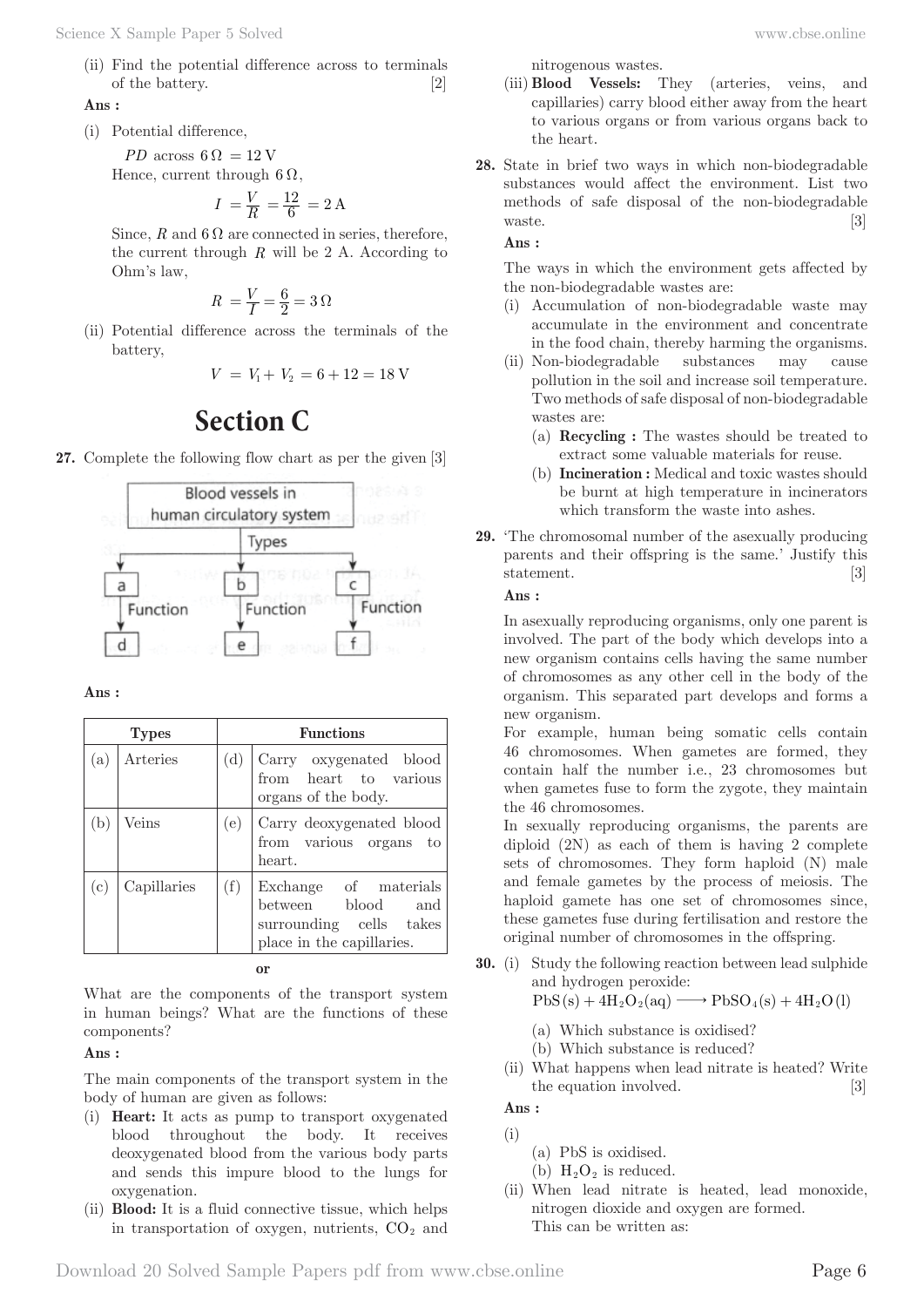- **31.** State the reason why carbon can neither form  $C^{4+}$ cation nor  $C^{4-}$  anions, but forms covalent bonds. Also state reasons to explain why covalent compounds:
	- (a) are bad conductors of electricity?

(b) have low melting and boiling points? [3] **Ans :** 

- (i) The atomic number of carbon is 6. Its electronic configuration is 2,4. So it has 4 electrons in its outermost shell. It cannot lose 4 electrons to form  $C<sup>4+</sup>$  cations because a lot of energy is required to remove 4*e*<sup>−</sup>. It also cannot gain 4*e*<sup>−</sup> to form C<sup>4</sup><sup>−</sup> anions because it is difficult for 6 protons to hold onto 10*e*<sup>−</sup>. Hence, it cannot form C<sup>4</sup><sup>+</sup> cation or C<sup>4</sup><sup>−</sup> anion and thus forms a covalent bond.
	- (a) Since the electrons are shared by carbon so there are no charged particles and hence covalent compounds are bad conductors of electricity.
	- (b) There are weak van der Wall's forces in the molecules of covalent compounds so they have low melting and boiling points.
- **32.** The following table shows the position of five elements  $p, q, r, s$  and  $t$  in the modern periodic table: [3]

|          |  |                |  | 18 |
|----------|--|----------------|--|----|
| $\Omega$ |  | 13 14 15 16 17 |  |    |
|          |  |                |  |    |
|          |  |                |  |    |

Answer the following:

- (a) Select the letter which represents:
	- (i) an alkali metal.
	- (ii) a halogen.
- (b) What type of bond is formed between *p* and *t* ?
- (c) What type of bond is formed between *s* and *t* ?

#### **Ans :**

- (a) (i) *s*
	- $(iii)$   $t$
- (b) Covalent bond is formed between *p* and *t*.
- (c) Ionic bond is formed between *s* and *t*.
- **33.** Give reasons:
	- (i) The sun appears reddish during sunrise.
	- (ii) At noon the sun appears white.
	- (iii) To an astronaut, the sky appears dark instead of blue.  $[3]$

#### **Ans :**

- (i) At the time of sunrise, the sun is near the horizon and the sunlight has to travel through a larger atmospheric distance. The blue component and the other shorter wavelengths of the sunlight get scattered away by the fine particles of atmosphere. Only red colour which is of longer wavelength is least scattered and reaches our eyes. So, the sun appears reddish during sunrise.
- (ii) At noon, when the sun is nearly overhead, the sunlight has to travel through a smaller atmospheric distance. So, the scattering is much less and the sun appears white.

(iii) The sky appears dark to the astronaut as scattering does not take place at very high altitude due to the absence of atmosphere.

## **Section D**

- **34.** (i) Define reactivity series of metals. Arrange the metals lead, calcium, gold and magnesium in order of their increasing reactivity.
	- (ii) Why are ionic compounds usually hard?
	- (iii) Write chemical equations that shows aluminium oxide reacts with acid as well as base. [5]

### **Ans :**

- (i) Reactivity series is a list of metals arranged in decreasing order of their reactivity.  $Gold < lead <$  magnesium  $<$  calcium is increasing order of reactivity.
- (ii) It is due to the strong force of attraction between the positive and negative ions.
- (iii) Aluminium oxide reacts with acids and base in the following manner:

$$
Al_2O_3 + 6HCl \longrightarrow 2AlCl_3 + 3H_2O
$$

$$
Al_2O_3 + 2NaOH \longrightarrow 2NaAlO_2 + H_2O
$$

$$
\xrightarrow{\text{(Sodium Aluminate)}}
$$

#### **or**

- (i) A copper coin is kept immersed in a solution of silver nitrate for sometime. What will happen to the coin and the colour of the solution?
- (ii) Write the equation involved.
- (iii) Show the formation of  $Na<sub>2</sub>O$  and MgO by transfer of electrons. Name the ions present in these compounds.

#### **Ans :**

(i) Copper is more reactive than silver. So copper displace silver from silver nitrate solution and forms copper nitrate and silver will deposit on copper coin. The colour of the solution will become blue due to the formation of copper nitrate. Copper coin will get a greyish white coating of silver metal.

$$
\rm(ii)
$$

$$
\underset{\substack{\text{Silver - nitrate}\\(\text{Colourless})}}{2AgNO_3(aq)} + \underset{\substack{\text{Copper coin}\\(\text{Colourless})}}{Cuper coin} \xrightarrow{Cu(NO_3)_2(aq)} + 2\underset{\text{Silver}}{Aq(s)}
$$

$$
(\textbf{iii})\ \underset{2,8,1}{\text{Na}}\xrightarrow{\hspace*{1.5cm}} \underset{2,8,1}{\text{Na}^+} + e^-;\ \underset{2,6}{\text{O}} + 2\hspace{0.2mm}e^- \xrightarrow{\hspace*{1.5cm}} \underset{2,8}{\text{O}^2}
$$

$$
\overbrace{N^{\times}_{N\mathbf{a}}}^{\mathbf{Na}} \xrightarrow{\qquad \qquad \bullet} \mathbf{O} \mathbf{?} \longrightarrow (\mathrm{Na^+})_2 \begin{bmatrix} \times & \bullet \\ \times & \bullet \end{bmatrix}
$$

$$
Mg \longrightarrow Mg^{+} + 2e^{-}; O + 2e^{-} \longrightarrow O^{2-}
$$
  
2, 8, 3 2, 8 2, 6 2, 8

$$
\mathrm{Mg}\overbrace{\times}^{\times}+\bullet \stackrel{\scriptscriptstyle\bullet}{\circ}\mathbf{3}: \ \text{---}\ (\mathrm{Mg}^{2+})\left[\begin{smallmatrix}\times & \scriptscriptstyle\bullet & 2-\\ \times & \scriptscriptstyle\bullet & \end{smallmatrix}\right]
$$

Na<sub>2</sub>O contains Na<sup>+</sup> and O<sup>2−</sup> ions.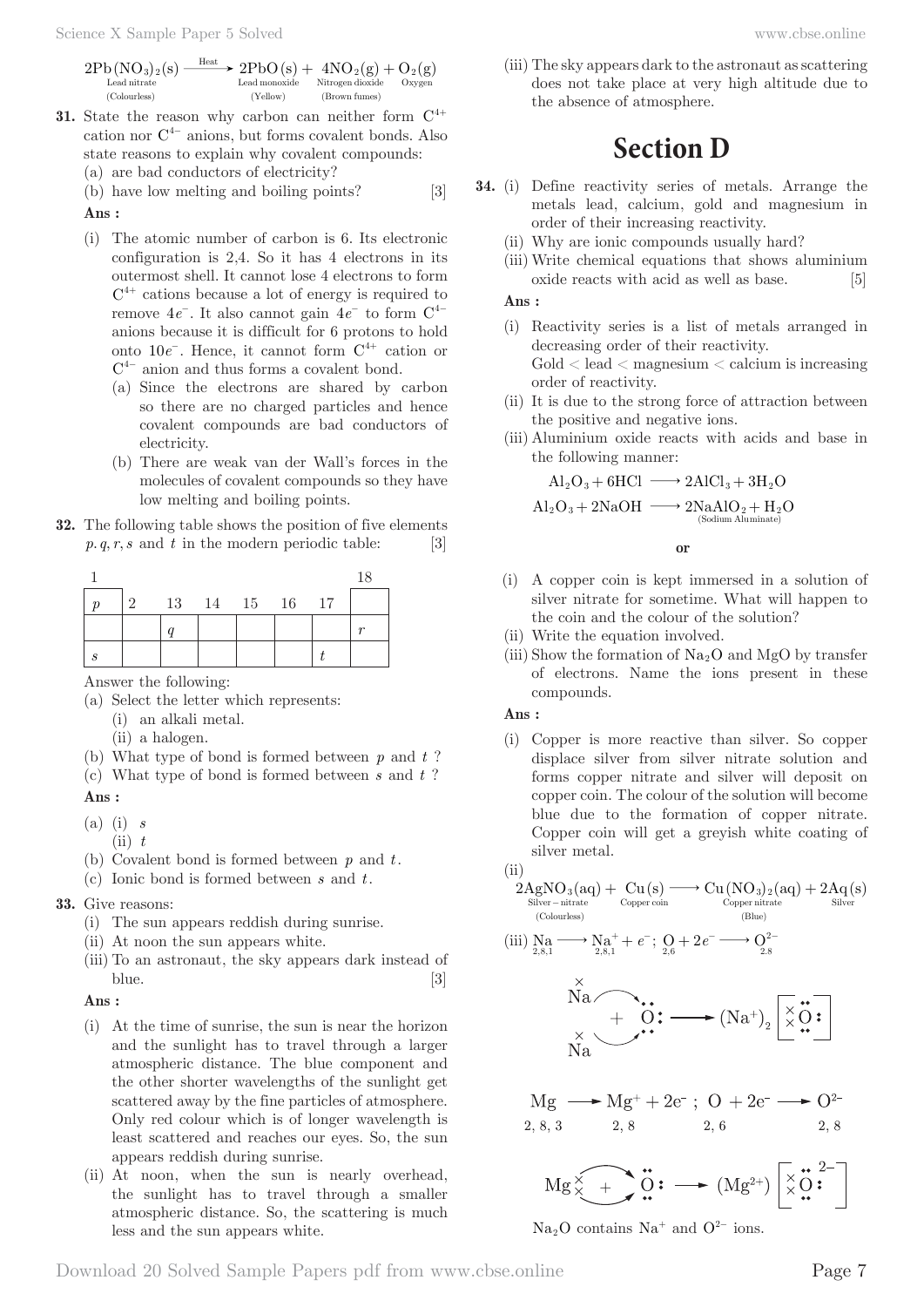MgO contains  $Mg^{2+}$  and  $O^{2-}$  ions.

- **35.** (i) Give two differences between the two modes of pollination in flowering plants.
	- (ii) Explain with the help of labelled diagram the process by which Hydra reproduces asexually. [5]

**Ans :** 

(i) The two modes of pollination are self-pollination and cross-pollination.

 Difference between self-pollination and crosspollination:

|    | of  <br>$\rm Basis$<br><b>Difference</b> |                                                                         | Self-pollination   Cross-pollination                                                                                                                             |
|----|------------------------------------------|-------------------------------------------------------------------------|------------------------------------------------------------------------------------------------------------------------------------------------------------------|
| 1. | Occurrence                               | $a_{-}$<br>between two<br>same plant. Same species.                     | Self-pollination   Cross-pollination<br>occurs within occurs between<br>flower or two flowers borne<br>on different<br>flowers of the $\mathbf{0}$ plants of the |
| 2. | pollination                              | Agents of Flowers do<br>other agents for   and wind<br>self-pollination | Agents such as<br>not depend on insects, water<br>are<br>required for<br>cross-pollination.                                                                      |

(ii) **Reproduction in Hydra:** Hydra reproduces by budding using the regenerative cells. A bud develops in the form of an outgrowth in Hydra due to repeated cell division at one specific site. On maturity, the bud detaches itself from the parent body and develops into a new independent individual.



**36.** (i) The circuit diagram given below shows the combination of three resistors  $R_1, R_2$  and  $R_3$ : [5]



Find:

- (a) Total resistance of the circuit.
- (b) Total current flowing in the circuit.
- (c) The potential difference across  $R_1$ .
- (ii) What is meant by electric power? Write the formula for electric power in terms of potential. difference and resistance.

#### **Ans :**

|  |  |  |  |  | $R_2$ and $R_3$ are in parallel combination so. |  |
|--|--|--|--|--|-------------------------------------------------|--|
|--|--|--|--|--|-------------------------------------------------|--|

$$
\frac{1}{R'} = \frac{1}{R_2} + \frac{1}{R_3} = \frac{1}{3} + \frac{1}{6}
$$

$$
\frac{1}{R'} = \frac{2+1}{6} = \frac{3}{6}
$$

$$
R' = \frac{6}{3} = 2\Omega
$$

 $R_1$  and  $R'$  are in series combination so,

Total resistance,  $R = R_1 + R'$  $R = 4 \pm 2$ 

$$
R = 4 + 2
$$
  
\n
$$
R = 6 \Omega
$$
  
\n(b) 
$$
I = \frac{V}{R} = \frac{12}{6} = 2 \text{ A}
$$

- (c) *V* across  $R_1$ ,  $V = IR_1 = 2 \times 4 = 8$  V
- (ii) Electric power is the electrical work done per unit time,

$$
P\ = \frac{W}{t}
$$

where,  $P =$  Electric power;  $W =$  Electric Work done;  $t =$  time taken

 The formula for electric power in terms of potential difference and resistance is,

$$
P = \frac{V^2}{R}
$$

**or**

(i) Electrical resistivities of some substance at  $20^{\circ}$ C are given below :

| Silver      | $\begin{array}{c} 1.60\times10^{-8}\,\Omega\text{-m} \\ 1.62\times10^{-8}\,\Omega\text{-m} \\ 5.2\times10^{-8}\,\Omega\text{-m} \end{array}$ |
|-------------|----------------------------------------------------------------------------------------------------------------------------------------------|
| Copper      |                                                                                                                                              |
| Tungsten    |                                                                                                                                              |
| <b>Iron</b> | $10.0 \times 10^{-8}$ $\Omega$ -m                                                                                                            |
| Mercury     | $94.0 \times 10^{-8}$ $\Omega$ -m                                                                                                            |
| Nichrome    | $100\times10^{-6}\,\Omega\text{-m}$                                                                                                          |
|             |                                                                                                                                              |

 Answer the following questions in relation to them:

- (a) Among silver and copper which one is better conductor? Why?
- (b) Which material would you advise to use in electrical heating device? Why?
- (ii) Justify the following statements:
	- (a) Two magnetic field lines never intersect each other.
	- (b) Magnetic field lines are closed curves.

**Ans :** 

(i)

 $(ii)$ 

- (a) Silver is a better conductor because it has less resistivity.
- (b) Nichrome, because its resistivity is much higher in comparison to the others.